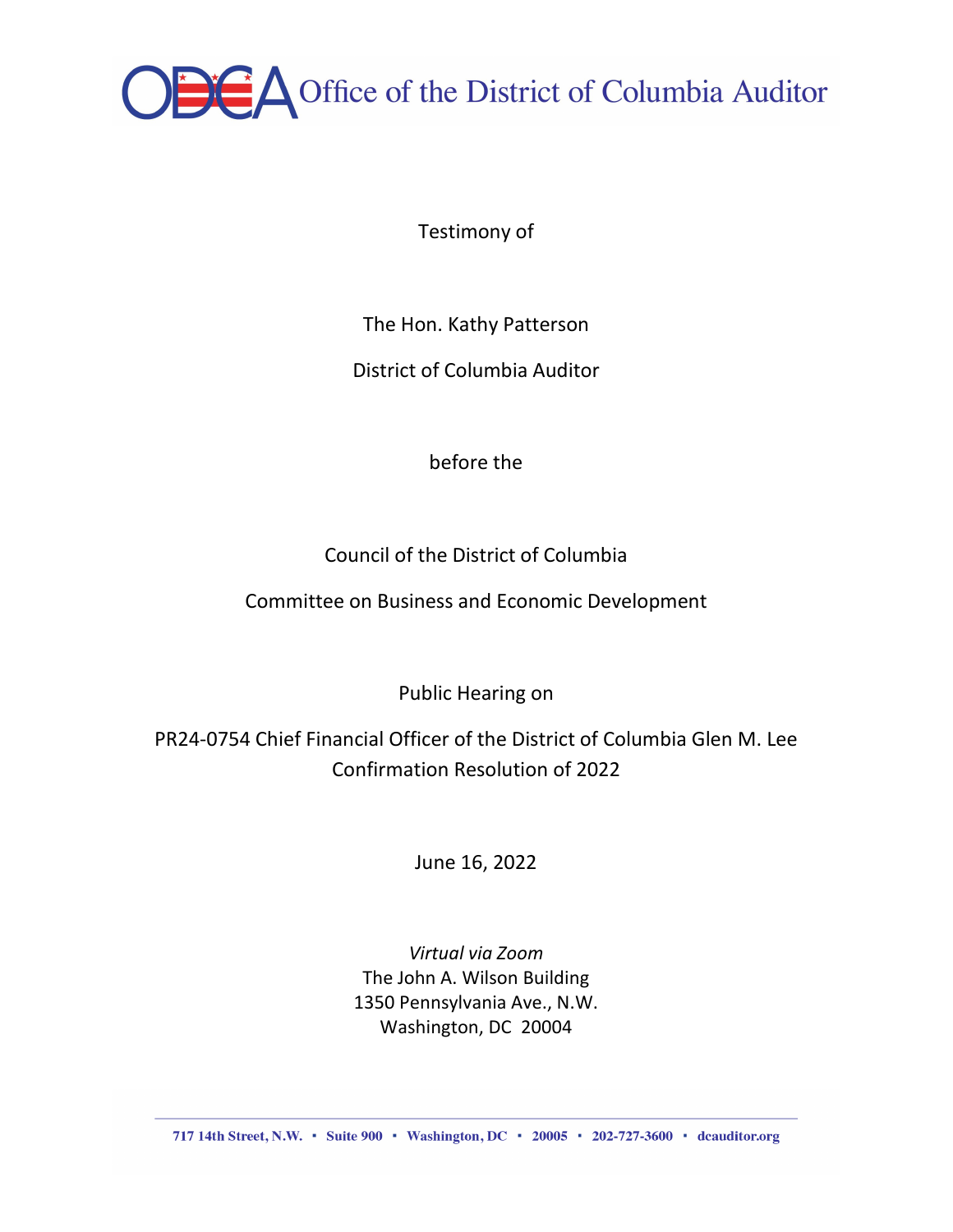Good morning, Councilmember McDuffie and members of the Committee on Business and Economic Development. I am Kathy Patterson, the District of Columbia Auditor. I greatly appreciate the opportunity to share information with the Council on the performance of the Office of the Chief Financial Officer (OCFO) as reflected in recent publications of the Office of the D.C. Auditor (ODCA). It is my hope that this context will provide legislators with areas for discussion with the nominee, Mr. Glen M. Lee, and also provide Mr. Lee with background on issues he may wish to address assuming he is confirmed as the District's next independent Chief Financial Officer.

Topics I will cover include the independence of the Chief Financial Officer, the new enterprise financial system and statutory budget provisions that govern its use, and the District's budget and financial outlook. My comments reflect long-standing issues that I would not expect an interim CFO to address. I would like to publicly thank Dr. Fitzroy Lee for his contribution over the past year and am pleased that he plans to continue in the role of deputy CFO and chief economist.

# **CFO Independence**

The CFO position was created by the U.S. Congress in 1995 when it also created the D.C. Financial Responsibility and Management Assistance Authority (the control board) in the wake of the District's financial crisis. That amendment to the Home Rule Act gave the CFO statutory authorities, responsibilities, and independence to provide direct control over day-to-day financial operations of each District agency. Pursuant to DC Code **§ 1–204.24d**, the CFO is required to maintain systems of accounting and internal control designed to provide effective control over, and accountability for, all funds, property, and other assets of the District of Columbia.

In the December 2021 letter report, [A Summary of Findings and Recommendations for OCFO](https://zd4l62ki6k620lqb52h9ldm1-wpengine.netdna-ssl.com/wp-content/uploads/2021/12/OCFO.Oversight.Report.12.3.21.Web_.pdf)  [Oversight,](https://zd4l62ki6k620lqb52h9ldm1-wpengine.netdna-ssl.com/wp-content/uploads/2021/12/OCFO.Oversight.Report.12.3.21.Web_.pdf) we described specific financial management challenges faced by District agencies and programs that had been documented in ODCA audits and wrote: "the Office of the Chief Financial Officer (OCFO) is in a unique position to assert its independence and authority and leverage its expertise…to improve the quality of financial management, transparency, and accountability in District agencies' operations and programs."

The District's OCFO is an unusual if not unique public entity, tantamount to a separate branch of government designed to be a check on both the Executive and Legislative branches through exercising its separate and independent authority. Recent ODCA reports raised a broad concern that the OCFO was failing to serve as an effective check by failing to operate independently of the Executive Branch. I shared this concern on several occasions directly with the former CFO, Mr. Jeffrey DeWitt. While acknowledging my perspective he disagreed and countered that his office is pushed and pulled from both directions – by members of both the Executive and Legislative branches of D.C. government.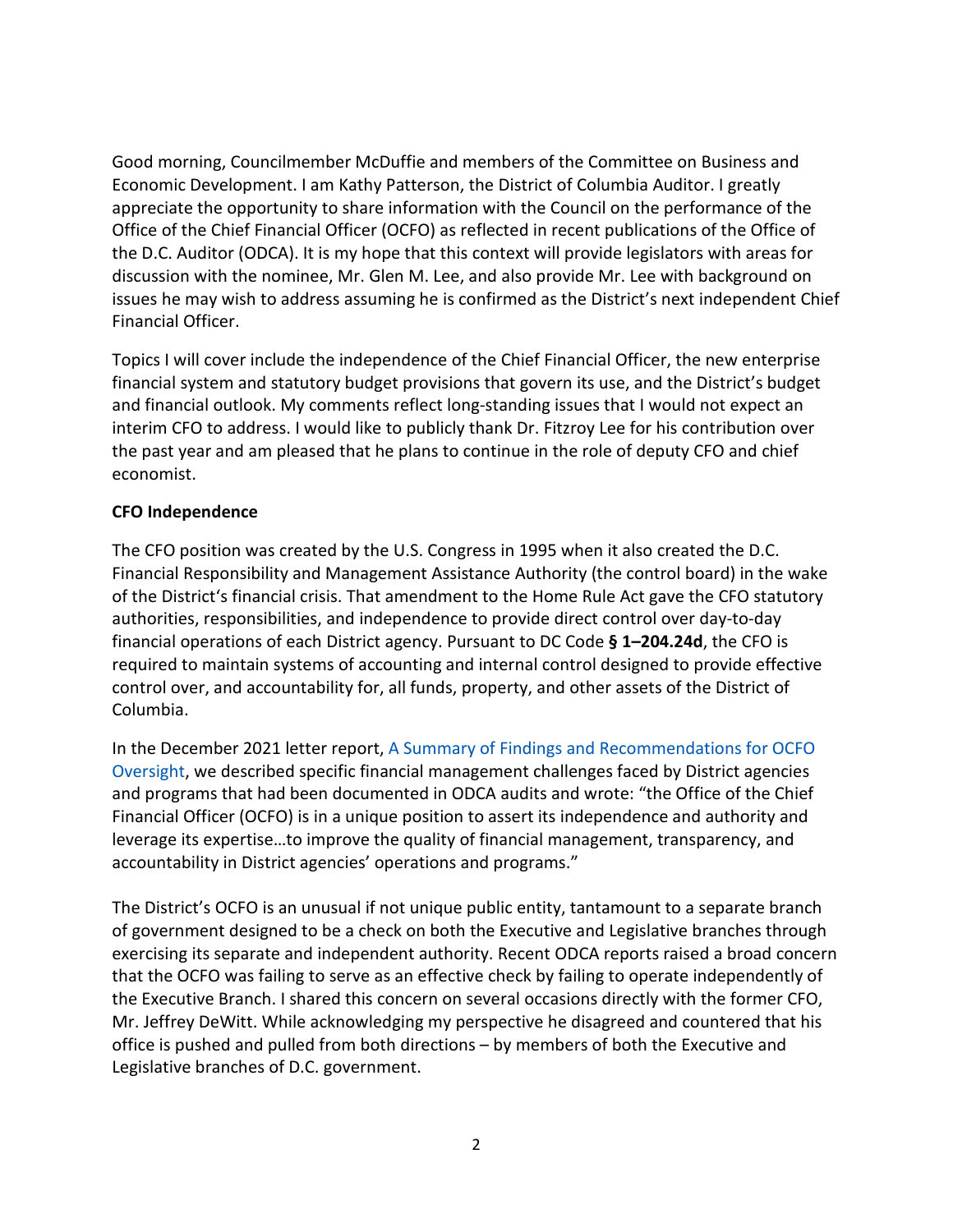Nevertheless, ODCA concerns with OCFO independence were noted most directly in a series of audits on the Housing Production Trust Fund (HPTF) which is managed by the Department of Housing and Community Development (DHCD) and provides loans and grants to developers seeking to build or preserve existing affordable housing for targeted populations in the District. Between June 2016 and March 2018, we published three reports that focused on the administration of the HPTF. The reports include:

- **[The District of Columbia Housing Production Trust Fund: Revenues and Expenditures](http://dcauditor.org/report/the-district-of-columbia-housing-production-trust-fund-revenues-and-expenditures-and-5-city-comparison/)  [and 5-City Comparison](http://dcauditor.org/report/the-district-of-columbia-housing-production-trust-fund-revenues-and-expenditures-and-5-city-comparison/)** (June 30, 2016).
- **[DHCD Should Improve Management of the Housing Production Trust Fund to Better](http://dcauditor.org/report/dhcd-should-improve-management-of-the-housing-production-trust-fund-to-better-meet-affordable-housing-goals/)  [Meet Affordable Housing Goals](http://dcauditor.org/report/dhcd-should-improve-management-of-the-housing-production-trust-fund-to-better-meet-affordable-housing-goals/)** (March 17, 2017).
- **[Stronger Management of the Housing Production Trust Fund Could Build More](http://dcauditor.org/report/stronger-management-of-the-housing-production-trust-fund-could-build-more-affordable-housing/)  [Affordable Housing](http://dcauditor.org/report/stronger-management-of-the-housing-production-trust-fund-could-build-more-affordable-housing/)** (March 20, 2018).

The audits identified weaknesses in the HPTF program that were preventing the District from maximizing the creation and maintenance of affordable housing units for low-income residents. We detailed lack of internal controls and poor financial management, and failure to comply with reporting requirements, which resulted in overspending on administrative costs, as well as improper repayments of federal grant money. We documented why these events occurred and made recommendations on how to prevent them. In the March 2018 reportODCA found that OCFO failure to require adherence to the intent and letter of the law and provide rigorous oversight led to inefficiency and resulted in less funding available to create and preserve affordable housing for District residents.

D.C. Code § 1-204.24d outlines the duties of the CFO which include:

(6) Supervising and assuming responsibility for financial transactions to ensure adequate control of revenues and resources.

and

(16) Certifying and approving prior to payment of all bills, invoices, payrolls, and other evidences of claims, demands, or charges against the District government, and determining the regularity, legality, and correctness of such bills, invoices, payrolls, claims, demands, or charges.

The report also found that neither DHCD nor the OCFO could provide loan or grant documentation to support \$13 million in HPTF spending, 2% of total HPTF spending within the audit scope. Perhaps most concerning, we documented that the OCFO supported DHCD in a decision to spend \$16.6 million from the HPTF to repay the U.S. Department of Housing and Urban Development (HUD) for funds owed due to DHCD's ineffective management of federal grants. The OCFO failed to reprogram the funds prior to repayment, which obscured HPTF spending for the D.C. Council and other oversight bodies. While not illegal, the action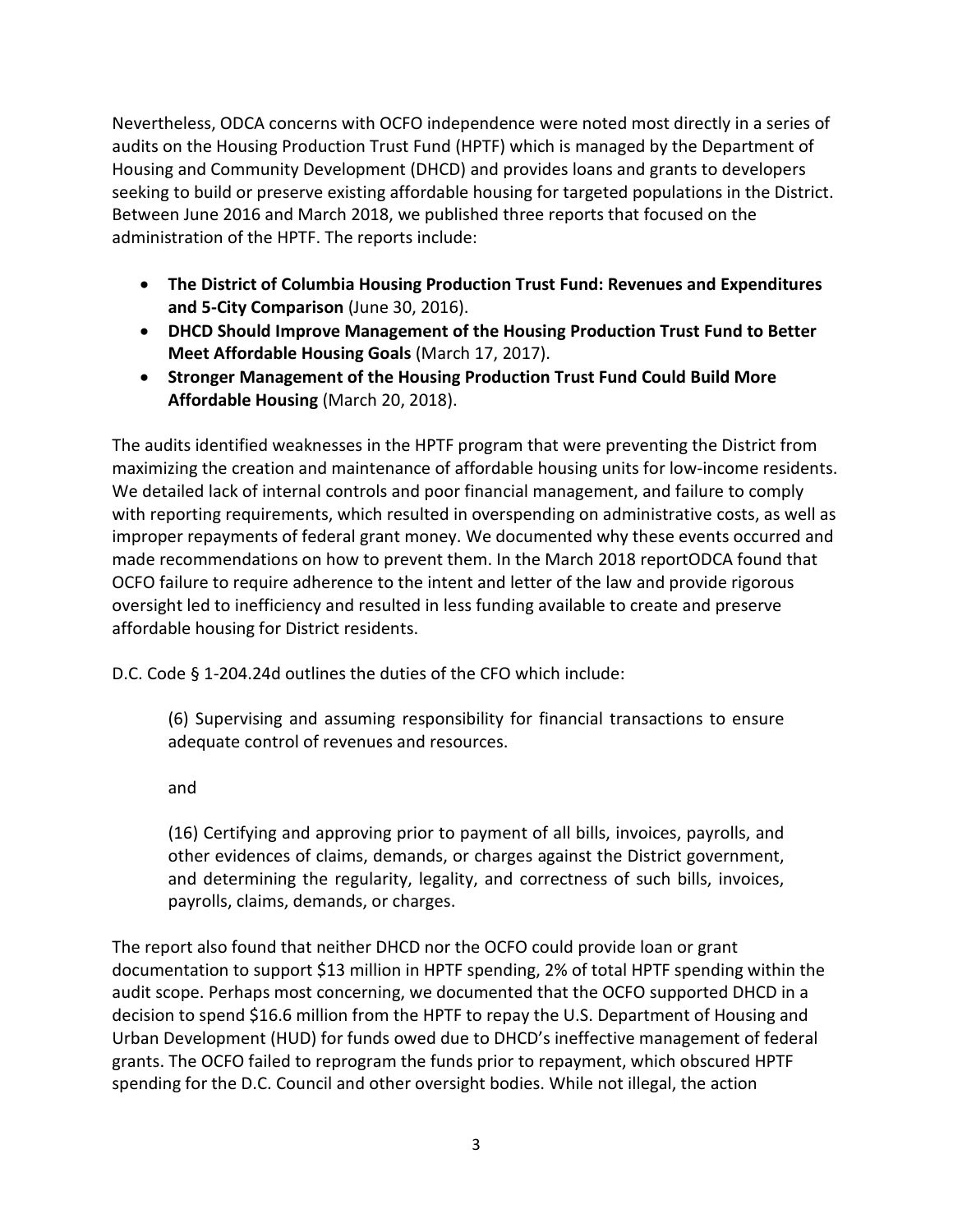represented poor cash management and a failure to adhere to the goals and purposes of the HPTF.

We also found evidence that existing controls were overridden by financial staff, which means that we were unable to rule out the possibility of fraud during the scope of the audit. ODCA concluded that it is and has been the responsibility of the District's independent OCFO to detect, prevent, and correct the practices and issues relating to HPTF expenditures we documented. To address the breakdown in controls, ODCA recommended that the OCFO review and put in writing how it would reassert its independence from the Executive Branch agencies it serves by instituting new safeguards. We suggested that such safeguards include a rotation of key OCFO officials between agencies and/or clusters to reduce entrenchment and potential bias. Such a step would mirror what has become a professional best practice in auditing and is required in some instances by the 2002 federal Sarbanes-Oxley law. It would also be consistent with the District's own practice of rotating auditors for the District's Annual Comprehensive Financial Report managed jointly by the OCFO and the Office of the Inspector General.

We also recommended more effective training staff on existing laws, regulations, and standard operating procedures relating to financial transactions, and disciplining personnel when they do not follow laws, regulations, and SOPs. While the OCFO accepted other recommendations in our HPTF reports, the agency declined to accept these recommendations related to independence, indicating that they would accept any risks inherent in their failure to do so.

## **Budget law, budget execution, and DIFS**

I was privileged to serve on the D.C. Council when the District's System of Accounting and Reporting (SOAR) was brought online some 25 years ago. Under the leadership of then-Mayor Anthony Williams and CFO Natwar Gandhi, the OCFO Office of Budget and Planning led the development of performance-based budgeting in alignment with SOAR and implemented over several years. When I returned to D.C. government as the D.C. Auditor at the end of 2014, I was sorry to learn that while SOAR was still in use—attempts to replace it having failed—the city had essentially dispensed with most of the elements of performance-based budgeting, even though the statutory requirements have remained in place.

ODCA issued a management alert in February 2019, **[Management Alert: District Government](https://dcauditor.org/report/management-alert-district-government-not-in-compliance-with-statutory-performance-budget-requirement/)  [Not in Compliance with Statutory Performance Budget Requirement](https://dcauditor.org/report/management-alert-district-government-not-in-compliance-with-statutory-performance-budget-requirement/)** to more formally bring to the attention of elected and appointed officials the lack of compliance with the District's performance-based budget (PBB) requirements. D.C. Code §47-308.01 sets out the timetable and requirements for the District's annual budget and states: "each agency that has transitioned to the performance-based budget format shall submit a copy of its strategic business plan to the Council prior to January 31 of each year." All major agencies transitioned to a "performance-based budget" between 2003 and 2007. Further, §47-308.01(g)(2) states that, "The Office of the City Administrator, *in conjunction with the Office of the Chief Financial Officer*, shall make available in electronic format copies of agency strategic business plans to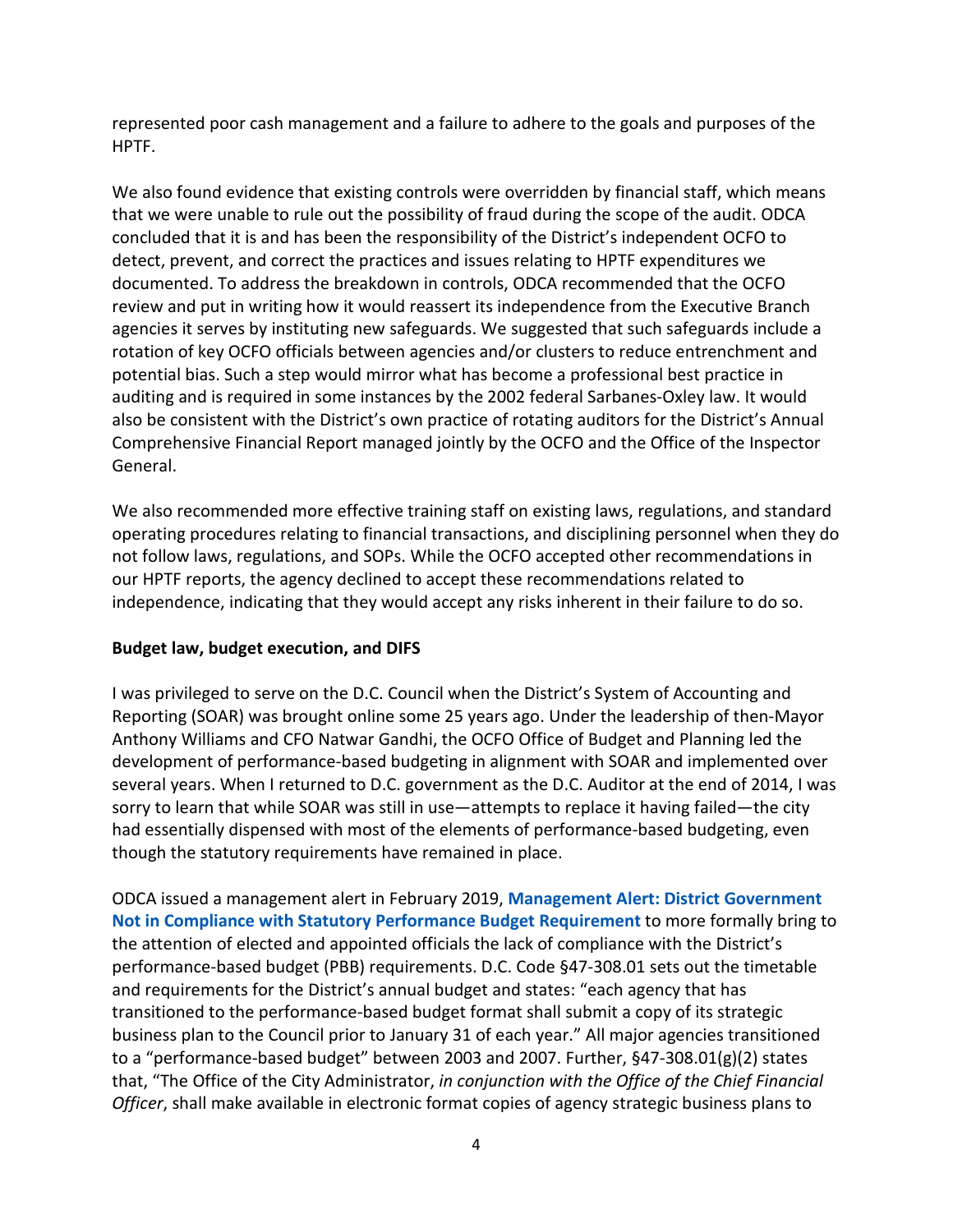the public and shall display the strategic business plans on the District government's internet site" (emphasis added). We specifically noted in the alert that strategic business plans had not been provided to the Council as of the January 31, 2019, deadline, nor have they been posted to the dc.gov website. The most current business plan I have found dates to 2007.

In addition, under the PBB structure, the Office of Budget and Planning within the OCFO is tasked with taking the lead on reviewing expenditures, program definitions, performance measures, and benchmarks as outlined under D.C. Code §47-308.01(f). We noted in the management alert that both the Administration and the OCFO had shifted away from the vision of performance-based budgeting. The original vision of the PBB was built around the actual costs of services and activities to be able to calibrate increases or reductions in budget allocations based on the efficiencies of current service delivery. We urged that there either be compliance with the provisions of the D.C. Code §47-308.01 or consideration given to amending the budget sections of the D.C. Code. I would make that same point today: the OCFO today is not ensuring that these provisions of the Code are complied with and officials have deferred to the Office of the City Administrator despite the statutory language vesting a shared responsibility with the OCFO.

As you know Mr. Chairman, the District is finally embarked on replacing SOAR with the new enterprise financial system, known as the District Integrated Financial System, or DIFS. I have raised this issue with the previous CFO, Mr. DeWitt, and with the Chairman of the Council and with those tasked with DIFS implementation: is it the current intention to amend the D.C. Code or to ensure that DIFS itself complies with the current language around a performance-based budget? These issues are neither hypothetical nor academic but real-world concerns that I share in my role as D.C. Auditor. We would be in a far better position to assess the efficiency and effectiveness of District programs and services if the government followed the requirements of the performance-based budget law, and the annual strategic business plans would provide auditors with a roadmap on what is expected of agencies at a sufficiently granular level to permit auditing against written and approved agency expectations.

#### **Access, transparency and financial reporting**

A major feature and goal in the joint implementation of SOAR and PBB was transparency and access. I can assure you that the millennial year marked a brave new world at the Wilson Building: each Council office would have read-only access to the financial system and members of the Council staff had training on use of SOAR to better enable budget oversight. It was even envisioned that our ultimate bosses—residents of the District of Columbia—would have direct access to the financial system on a read-only basis. And budget oversight meant not simply drafting a budget each spring but monitoring budget execution throughout the fiscal year. Again, on my return to D.C. government I was shocked to learn that not only were most members of my audit team untrained in the use of the financial system, but so, too, were Council staff, apart from the Office of the Budget Director.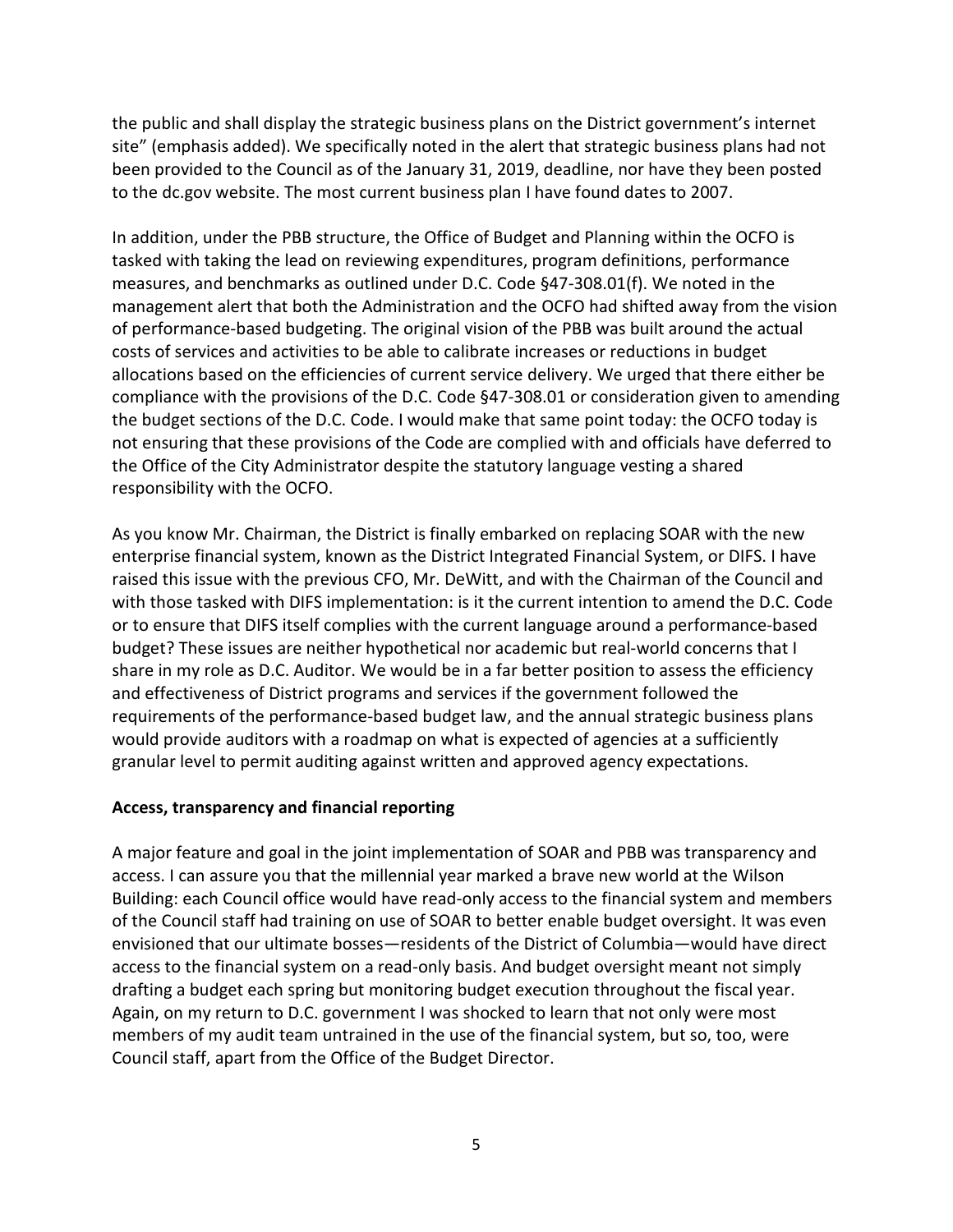Further, not only were new Council staff not trained to be able to pull data from the financial system, but the OCFO effectively discouraged such access and transparency on the part of Council and Auditor staff. Permission has been required for anyone wanting to access the system, including the staff of elected Councilmembers. Training was also required but not training on how to run reports that would be of use in Council oversight. Rather, training on data entry has been required on the part of policy staff. I am pleased to report that when ODCA sought to have staff trained on use of the financial system, Mr. DeWitt and his team were accommodating, and OCFO staff worked with ODCA to develop training on SOAR reports. Even so, during my tenure at ODCA that has not been the normal course of doing business. Rather, access and transparency have been the exceptions. I hope that will change with new leadership and a new financial system.

Related to the independence of the OCFO and access and transparency is the robust system of financial reporting established 25 years ago in the wake of the District's financial crisis. The OCFO produces monthly and quarterly Financial Review Process (FRP) reports on District agencies, reflecting each agency's spending against its budget. Each agency is required to indicate when there is a spending pressure and to provide the agency's plan for addressing that spending pressure. These reports are available to the Council, but only through a burdensome process that requires application for an access code and downloading. This contrasts with hard copy documents having circulated to Council offices in the past. I would recommend that the new OCFO initiate an electronic circulation system, possibly through the Secretary's office, so that these critical documents are much more readily available and made use of by the Council, its staff, and any other interested party–including being posted on the OCFO website in an easyto-access location. It would be a welcome contribution to financial literacy across the government.

I also recommend that the Committee's oversight of the OCFO make certain that the FRP reports are complete. What I mean by that: there is a section of the report where an agency reporting a spending pressure is asked to describe in writing the plan to address the overspending. Each time I have reviewed such a report in recent years the action plan was not provided. The OCFO asks me as an agency director to submit my agency's FRP on a regular schedule. It should also be the OCFO's responsibility to ensure the reports are complete. Permitting agencies to avoid explaining how they will address overspending renders the reporting system ineffective. I hope that will change with new leadership. The regular FRP reporting was a part of the checks and balances built into the financial system in the 1990s and tracking budget execution is no less important today.

There may be additional budget information that the Council would like to have to better provide critical oversight of agency spending. I recommend you engage the new CFO and the team now developing DIFS, the replacement system for SOAR. You might want to be specific about the information you want to see on a regular basis provided automatically by the new enterprise financial system.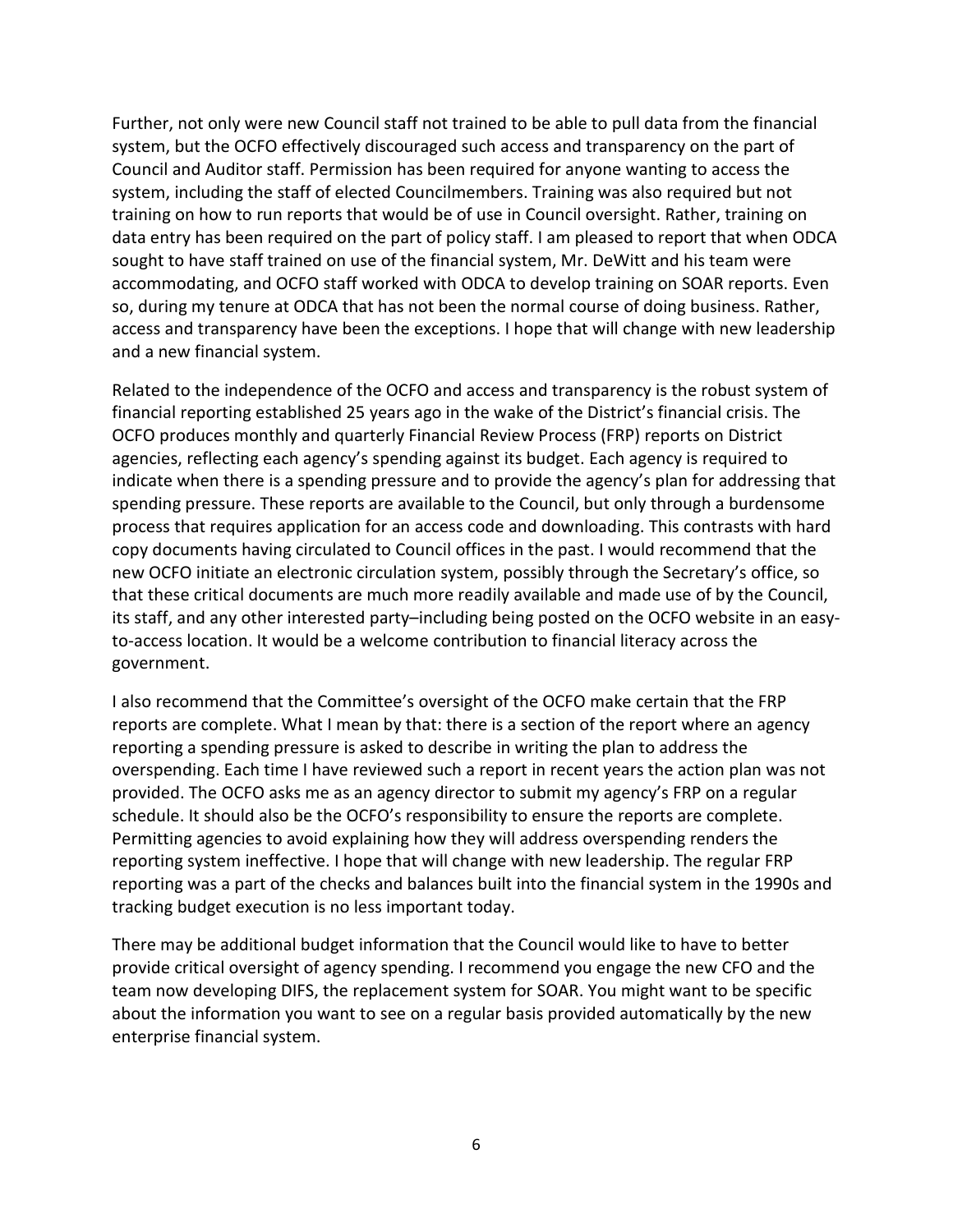### **Additional compliance challenge**

Another compliance issue the Council may wish to raise with the CFO nominee is the failure to publish the multi-year financial plan when the Executive submits the annual budget to the Council. The CFO's transmittal letter accompanying the FY 2023 proposed budget says "I am pleased to transmit the Fiscal Year (FY) 2023 Proposed Budget and Financial Plan," and "I certify that the FY 2023-2026 Budget and Financial Plan is balanced." The submission, however, does not include detail about the multiyear financial plan.

The D.C. Code *§ 1–204.43. Multiyear plan* states that "the mayor shall prepare and include in the annual budget a multiyear plan for all agencies included in the District budget, for all sources of funding, and for such program categories as the Mayor identifies. Such plan shall be based on the actual experience of the immediately preceding 3 fiscal years, on the approved current fiscal year budget, and on estimates for at least the 4 succeeding fiscal years."

The Code lists elements of the multiyear plan that are to be included in the budget transmitted to the Council, including the cost implications in subsequent years of proposed programs and services as well as revenues that are anticipated to be required and each subsequent year's anticipated debt payments. The statutory requirements are important for any legislator concerned with how this year's budget decisions will impact subsequent years. It is my understanding from OCFO staff that the multiyear plan for each agency is available—but only on request. Having each agency's 4-year spending plan was more critical than normal this year given that the Council was asked to approve a \$19 billion budget with nearly \$5 billion in federal funds, including a significant amount of COVID-19 mitigation funds that are authorized only through the end of FY 2024. The multi-year plan declared to be balanced includes FY 2025 and FY 2026 and the impact of the drop-off in federal funds should be reflected in that multiyear plan, agency by agency. Yet neither the overall spending estimates nor the agencyby-agency budgets for the out-years was included in the submission to the Council as the Code requires.

## **District financial outlook**

Two years ago, testifying before the Committee of the Whole, I raised concerns with the rate of growth in District government spending. I referred to the FY 2021 budget then before the Council as a "calculated risk" that assumed the District would bounce back financially from the COVID-19 pandemic much as the District did after the 2008-2009 financial crisis. In this year's budget submission, the CFO certified the budget was balanced but also advised caution. He wrote that employment continues to lag "largely due to the pandemic's impact on jobs in the hospitality and business services sectors" and that commercial real property tax collections were projected to decline in FY 2022 and "not return to their FY 2021 peak" until FY 2026 or later. Risk factors, he said, include geopolitical instability, inflation, population decline, and remote work arrangements that may become permanent.